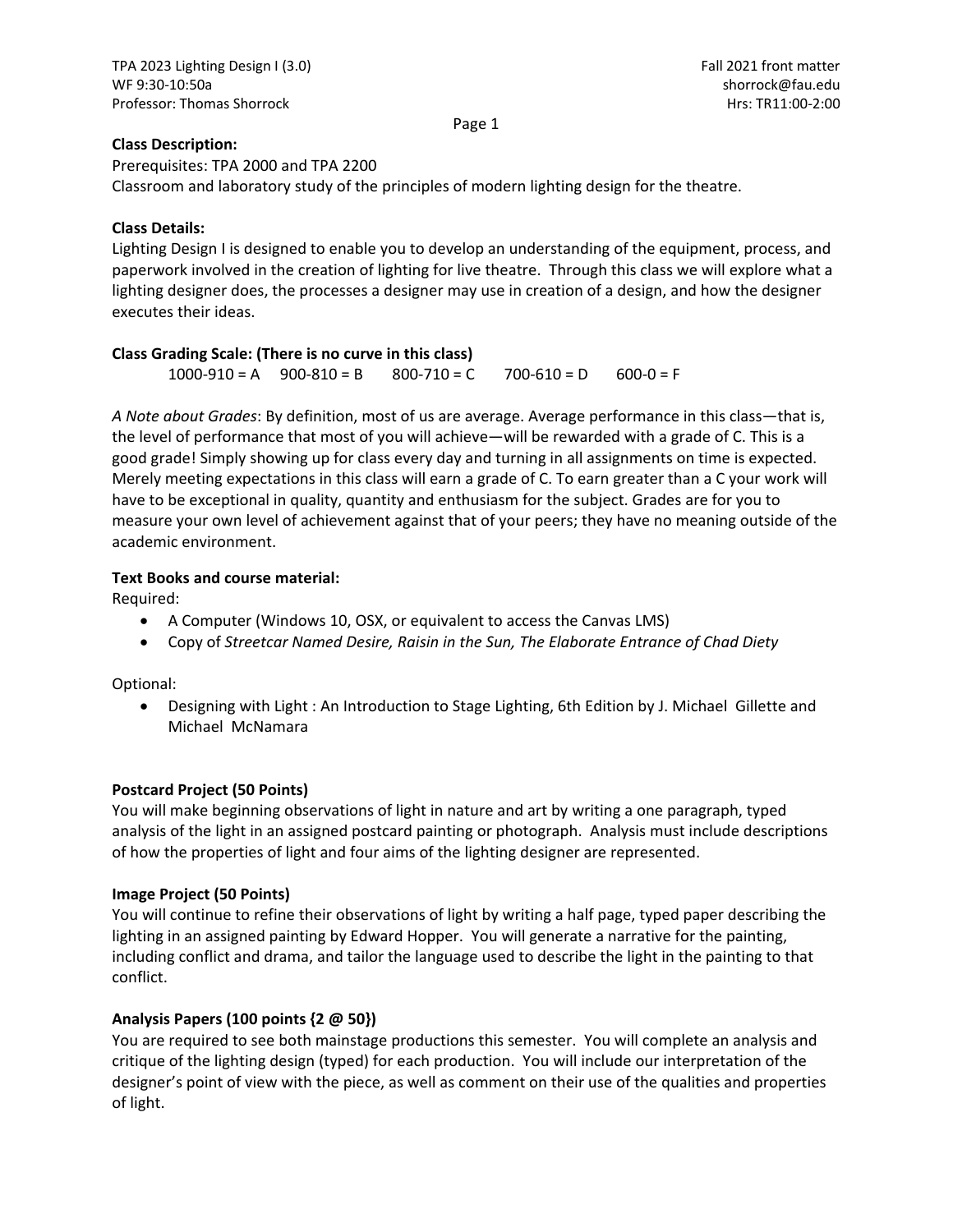# **Designing without Color (100 Points)**

You will select a song and write a series of cues for the song using only intensity telling the story of the song.

## **Designing without Intensity (100 Points)**

You will use the same song from the last project, and now write a series of cues telling the story

# *Streetcar Named Desire* **research project (200 points)**

You will begin developing the skills in script analysis from the perspective of a lighting designer and communicating design ideas through a written concept and visual research.

- 1. Concept paper: The concept paper will be a one page (typed, less than 600 words) explaining through detailed descriptive language, your concept for the lighting design. The paper should include your personal point of view and how it relates to described moments in the play.
- 2. Research: You will compile labeled research images of photographs or paintings that aid in the commutation of their lighting design and feature the different aims and properties of light described in your concept paper. You should be prepared to discuss the aims and properties of each image with the class.

# *A Raisin in the sun/The Elaborate Entrance of Chad Deity* **research project (300 points)**

You will gain experience of the lighting designer's process by generating a complete lighting design, step by step, for either *A Raisin in the Sun* by Loraine Hansbery or *The Elaborate Entrance of Chad Deity* by Kristoffer Diaz

- 1. Concept Paper: Similar to *Streetcar,* you will write a 600 word typed paper describing the lighting design concept*.*
- 2. Research: You will compile research images of photographs or paintings that aid in the design and feature the different aims and properties of light that are described in the concept paper. You should be prepared to discuss the aims and properties of each research image with the class.
- 3. Storyboards: you will generate a storyboard for each scene, with a sentence or two describing the lighting, a stage key with color, and research images.
- 4. Needs and systems: you will consolidate your storyboards in to a list of systems, needs, and specials.
- 5. Focus Areas: Given a set and venue, students will use basic drafting techniques to generate a focus area breakdown.
- 6. Conceptual hookup: Merging your focus areas and systems list, you will create a conceptual hookup for the show*.*
- 7. Light Plot: You will generate a light plot from your focus area breakout. The plot will incorporate ideas from your concept and research for your show*.*

## **Tech observation and participation (100 Points)**

You will participate for ten hours in one light hang of the semester. You *must* actively observe and participate as appropriate during the focus, notes session, technical rehearsals, and light hang. The class will be divided into two groups; one for each of the main stage shows. You will be expected to participate in the hang and focus portion of the course, as well as observe what occurs to help you with assessments in the class. You will then submit a one page written summary of what you have learned,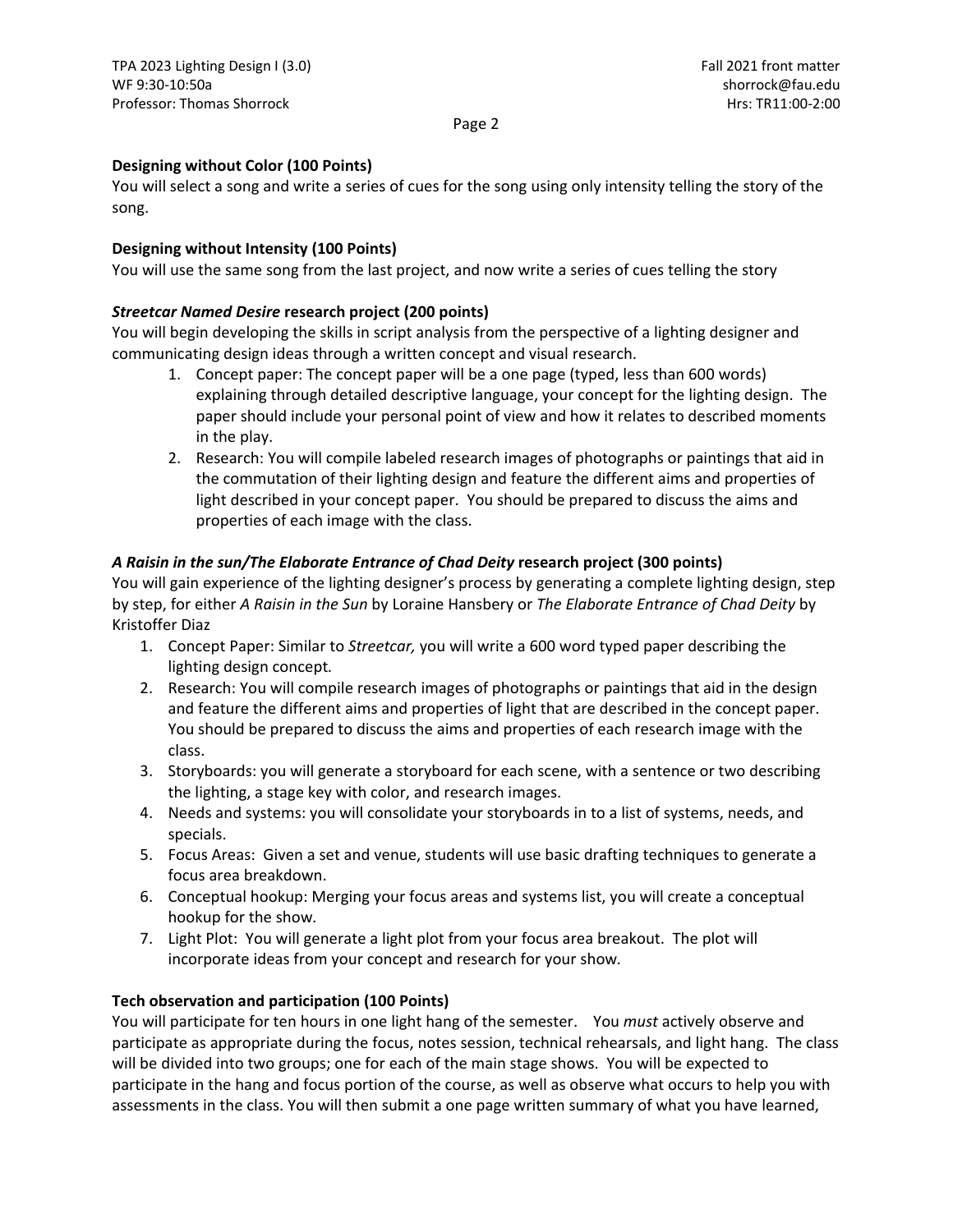observed, and what stood out to you. You are encouraged to arrange times to observe and ask the designer of each show questions, however you must do so in a manner that does not interfere with the designers' work.

#### **Attendance policy**:

Attendance: Role will be taken at the beginning of class each time the group meets. If you are late, you must meet with the instructor immediately after class in order to be counted present. More than three absences will result in the lowering of the final grade.

### **Counseling and Psychological Services (CAPS) Center**

Life as a university student can be challenging physically, mentally and emotionally. Students who find stress negatively affecting their ability to achieve academic or personal goals may wish to consider utilizing FAU's Counseling and Psychological Services (CAPS) Center. CAPS provides FAU students a range of services – individual counseling, support meetings, and psychiatric services, to name a few – offered to help improve and maintain emotional well‐being. For more information, go to http://www.fau.edu/counseling/

### **Disability Policy**

In compliance with the Americans with Disabilities Act Amendments Act (ADAAA), students who require reasonable accommodations due to a disability to properly execute coursework must register with Student Accessibility Services (SAS) and follow all SAS procedures. SAS has offices across three of FAU's campuses – Boca Raton, Davie and Jupiter – however disability services are available for students on all campuses. For more information, please visit the SAS website at www.fau.edu/sas/

#### **Code of Academic Integrity**

Students at Florida Atlantic University are expected to maintain the highest ethical standards. Academic dishonesty is considered a serious breach of these ethical standards, because it interferes with the university mission to provide a high quality education in which no student enjoys an unfair advantage over any other. Academic dishonesty is also destructive of the university community, which is grounded in a system of mutual trust and places high value on personal integrity and individual responsibility. Harsh penalties are associated with academic dishonesty. For more information, see University Regulation 4.001.

## **Policy on the Recording of Lectures**

Students enrolled in this course may record video or audio of class lectures for their own personal educational use. A class lecture is defined as a formal or methodical oral presentation as part of a university course intended to present information or teach students about a particular subject. Recording class activities other than class lectures, including but not limited to student presentations (whether individually or as part of a group), class discussion (except when incidental to and incorporated within a class lecture), labs, clinical presentations such as patient history, academic exercises involving student participation, test or examination administrations, field trips, and private conversations between students in the class or between a student and the lecturer, is prohibited. Recordings may not be used as a substitute for class participation or class attendance and may not be published or shared without the written consent of the faculty member. Failure to adhere to these requirements may constitute a violation of the University's Student Code of Conduct and/or the Code of Academic Integrity.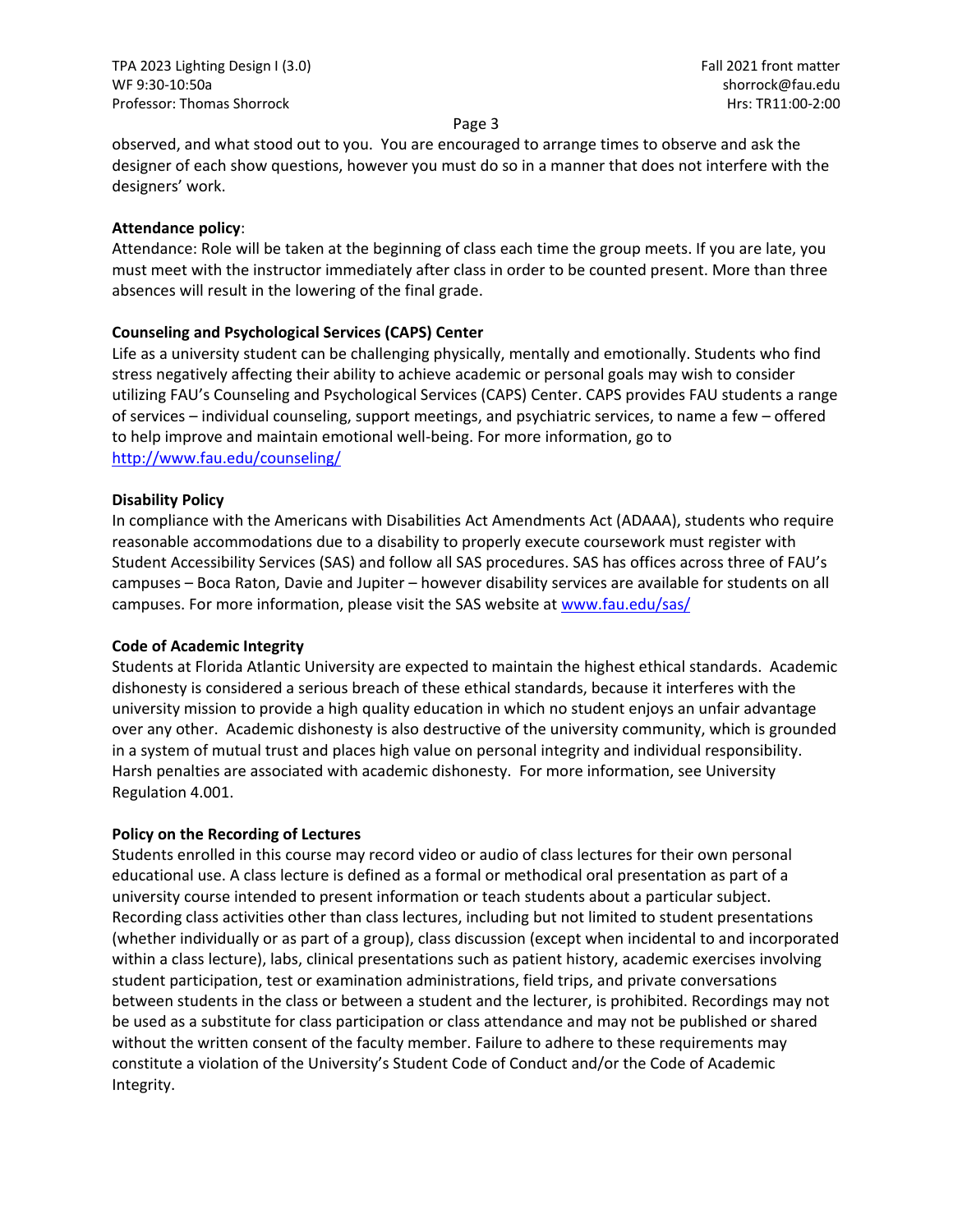**Preliminary course schedule and outline.** Be aware that this schedule is subject to change based on course progress and learning needs of the class. Use this as a guideline only.

| Day              | Topic                                                       | Assignment                                                                                         | Due                        |
|------------------|-------------------------------------------------------------|----------------------------------------------------------------------------------------------------|----------------------------|
| Week 1           |                                                             |                                                                                                    |                            |
| W 8/25           | <b>Discuss Syllabus and Semester</b><br>overview            | 1. Reading assignment #1                                                                           |                            |
| F 8/27           | Introduction to designing with light                        | 1. PPT 01 Des. w/ light<br>2. Watch "Visions of Light"                                             |                            |
| Week 2           |                                                             |                                                                                                    |                            |
| W <sub>9/1</sub> | Qualities and functions of stage lighting                   | 1. PPT 02 Qual & Prop of lgt<br>2. Reading assignment #2                                           |                            |
| F 9/3            | Postcard presentations/ Concept/<br><b>Research Avenues</b> | 1. PPT 03: Research<br>2. Project #1: Postcard                                                     | Assigned Video Due         |
| Week 3           |                                                             |                                                                                                    |                            |
| W 9/8            | Qualities of light                                          | 1. PPT 04: Image of lgt                                                                            |                            |
| F 9/10           | Color and Angle (lab demo) / Light<br>painting assignment   | 1. Lab Day #1<br>2. Project #2: Artwork Cards                                                      | Project #1 Due             |
| Week 4           |                                                             |                                                                                                    |                            |
| W 9/15           | Lightplots / drafting / Hierarchy of<br>information         | 1. PPT 05: Paperwork<br>2. Reading Assignment #3                                                   |                            |
| F 9/17           | Light painting presentations                                | 1. Download and install<br>Nomad                                                                   | Project #2 Due (In Class)  |
| Week 5           |                                                             |                                                                                                    |                            |
| W 9/22           | <b>EOS programming Part one</b>                             | 1. EOS Level 1<br>2. Read Streetcar Named<br>Desire<br>3. Reading Assignment #4                    |                            |
| F 9/24           | <b>EOS programming Part two</b>                             | 1. EOS Level 2<br>2. Project #3a-b Music assign<br>3. Reading Assignment #5                        |                            |
| Week 6           |                                                             |                                                                                                    |                            |
|                  | Tech Hedda Gabbler 9/27-10/1                                |                                                                                                    |                            |
| W 9/29           | <b>Lighting Equipment</b>                                   | 1. PPT 06: Lgt Equipment<br>2. Reading Assignment #6                                               |                            |
| F 10/1           | Developing the design concept                               | 1. PPT 07: Desgn cpts<br>2. Project #4: Streetcar<br><b>Named Desire</b><br>#3. Paper #1: Analysis |                            |
| Week 7           |                                                             |                                                                                                    |                            |
| W 10/6           | Present projects #3a (LAB)                                  |                                                                                                    | Project #3a Due (In Class) |
| F 10/8           | Presentations and critique Streetcar<br>concepts            |                                                                                                    | Project #4a Due (In Class) |
| Week 8           |                                                             |                                                                                                    |                            |
| W 10/13          | Present projects #3b (LAB)                                  |                                                                                                    | Project #3b Due (In Class) |